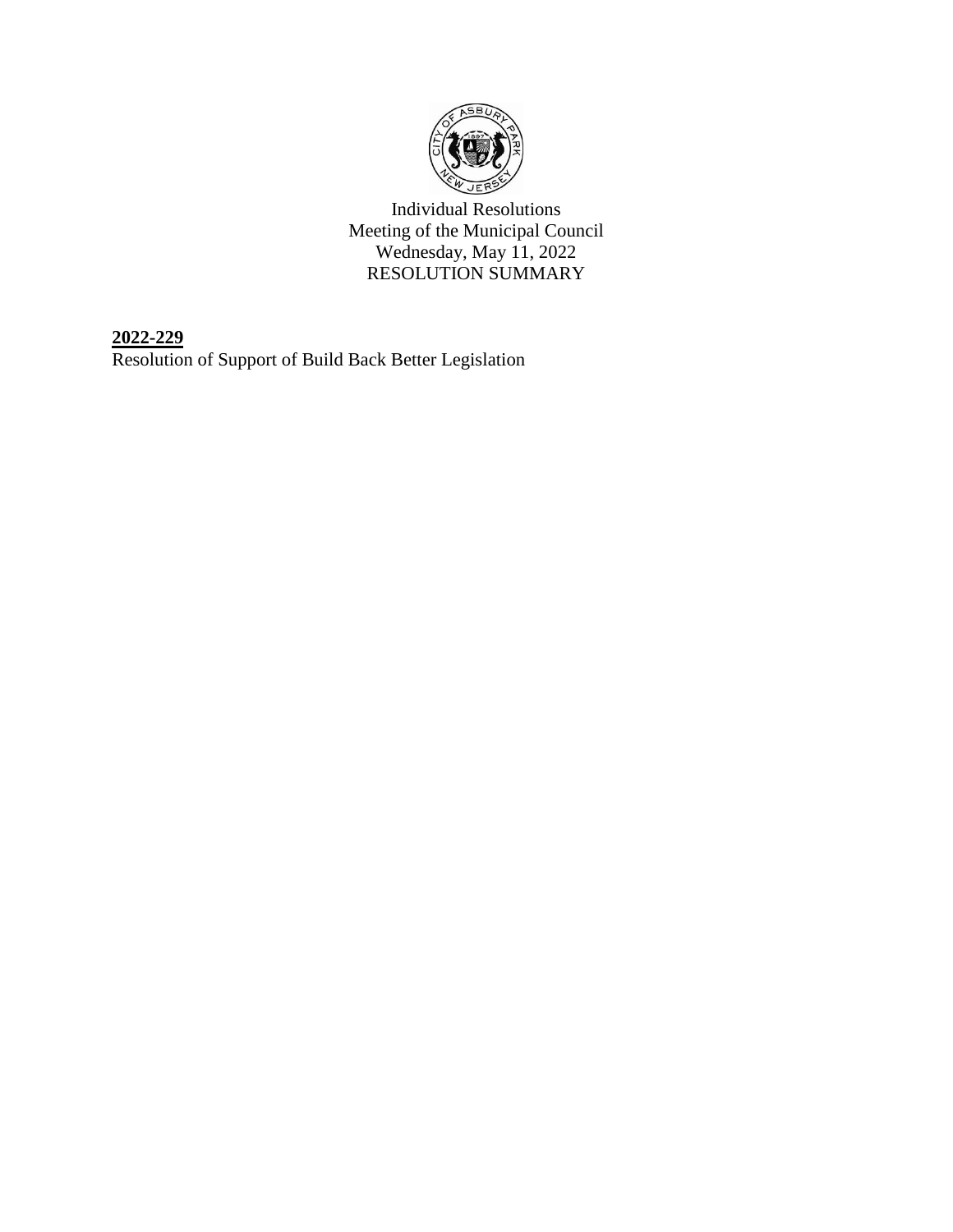

## **City of Asbury Park County of Monmouth State of New Jersey**

## **RESOLUTION URGING CONGRESS TO INCLUDE FUNDING FOR AFFORDABLE HOUSING IN THE FEDERAL "BUILD BACK BETTER" LEGISLATION (H.R. 5376).**

**WHEREAS**, housing insecurity has long been a substantial threat to the public's health, safety and welfare, and the COVID-19 pandemic (the "pandemic") has served to highlight and heighten the dangers associated with this housing crisis; and

**WHEREAS**, the pandemic has caused untold economic hardship for New Jersey residents and communities, including the City of Asbury Park (the "City"), who, through no fault of their own, have been faced with the threat of foreclosures and evictions; and

**WHEREAS**, many people have suffered and struggled due to the physical, emotional and economic impacts of the pandemic; however, people of color, especially women of color and other marginalized renters, have been disproportionately impacted by the COVID-19 virus and its effect on the housing crisis; and

**WHEREAS**, in New Jersey, in order to afford a modest, two-bedroom apartment, on average, a renter would need an income of approximately \$31.96 per hour; however, this is often far above the income of may working families, seniors, and people with disabilities in this State; and

**WHEREAS**, only a small percentage of households eligible for rental assistance receive such assistance due in large part to decades of chronic underfunding; and

**WHEREAS**, addressing the housing crisis and bridging the gap between incomes and housing costs through the expansion of rental assistance programs is of utmost importance; and

**WHEREAS**, on September 27, 2021, the United States House of Representatives introduced H.R. 5376 (also referenced as the "legislation"), commonly referred to as the "Build Back Better Act," which would provide funding and establish programs relating to a broad array of arcas, including among others, housing, education, labor, childcare, health care, taxes, immigration and the environment; and

**WHEREAS**, the legislation was passed by the U.S. House of Representatives on November 19, 2021; and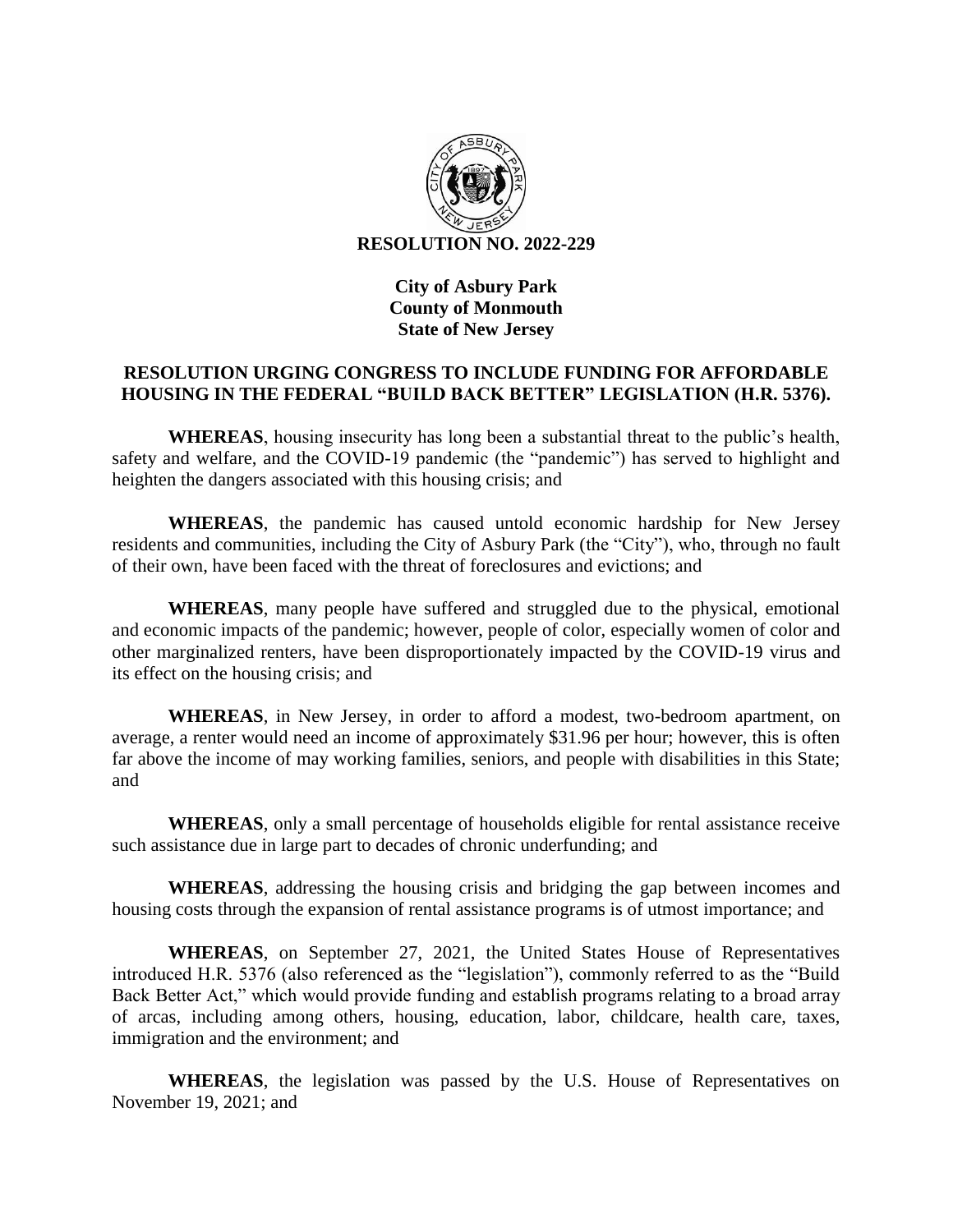**WHEREAS**, Congress is currently considering the Build Back Better agenda which could provide a once-in-a-lifetime investment in housing affordability, stability and security, and lay the foundation to help make New Jersey a more affordable place to life for generations to come; and

**WHEREAS**, by including mechanisms in the Build Back Better economic recovery package to expand rental assistance programs and address the severe shortage of affordable housing for people with the lowest incomes, Congress could help to bridge the gap between wages and housing costs for the City's lowest-income and most marginalized households; and

**WHEREAS**, it is therefore critical that Congress make a robust investment in housing affordability in any budget reconciliation bill similar to what was passed by the U.S. House of Representatives in the "Build Back Better Act," including an expansion of rental assistance by \$25 billion to serve 300,000 additional households; \$65 billion to repair public housing, which is home to 2.5 million residents; and \$15 billion in the national Housing Trust Fund to build and preserve 150,000 homes affordable to people with the greatest needs.

**NOW, THEREFORE, BE IT RESOLVED**, by the Mayor and Council of the City of Asbury Park, in the County of Monmouth and State of New Jersey, as follows:

- 1. That the Mayor and Council do hereby urge the United States Congress to include in the Build Back Better economic recovery package funding to expand rental assistance programs, and build, repair, and preserve affordable homes in order to reach and provide greater assistance to more people in need of affordable housing.
- 2. That a certified copy of this Resolution shall be provided to each of the following:
	- a. Majority Leaders of the United States Senate;
	- b. Minority Leaders of the United States Senate;
	- c. Speaker of the United States House of Representatives;
	- d. Minority Leader of the United States House of Representatives;
	- e. All members of the United States Congress elected by the State of New Jersey;
	- f. New Jersey Governor Phil Murphy;
	- g. Senate President Nicholas P. Scutari;
	- h. Speaker of the General Assembly Craig J. Coughlin;
	- i. Senator Vin Gopal;
	- j. Assemblywoman Kim Eulner;
	- k. Assemblywoman Marilyn Piperno;
	- l. Senator Nellie Pou;
	- m. New Jersey League of Municipalities;
	- n. Donna M. Vieiro, City Manager; and
	- o. Frederick C. Raffetto, Esq., Municipal Attorney.